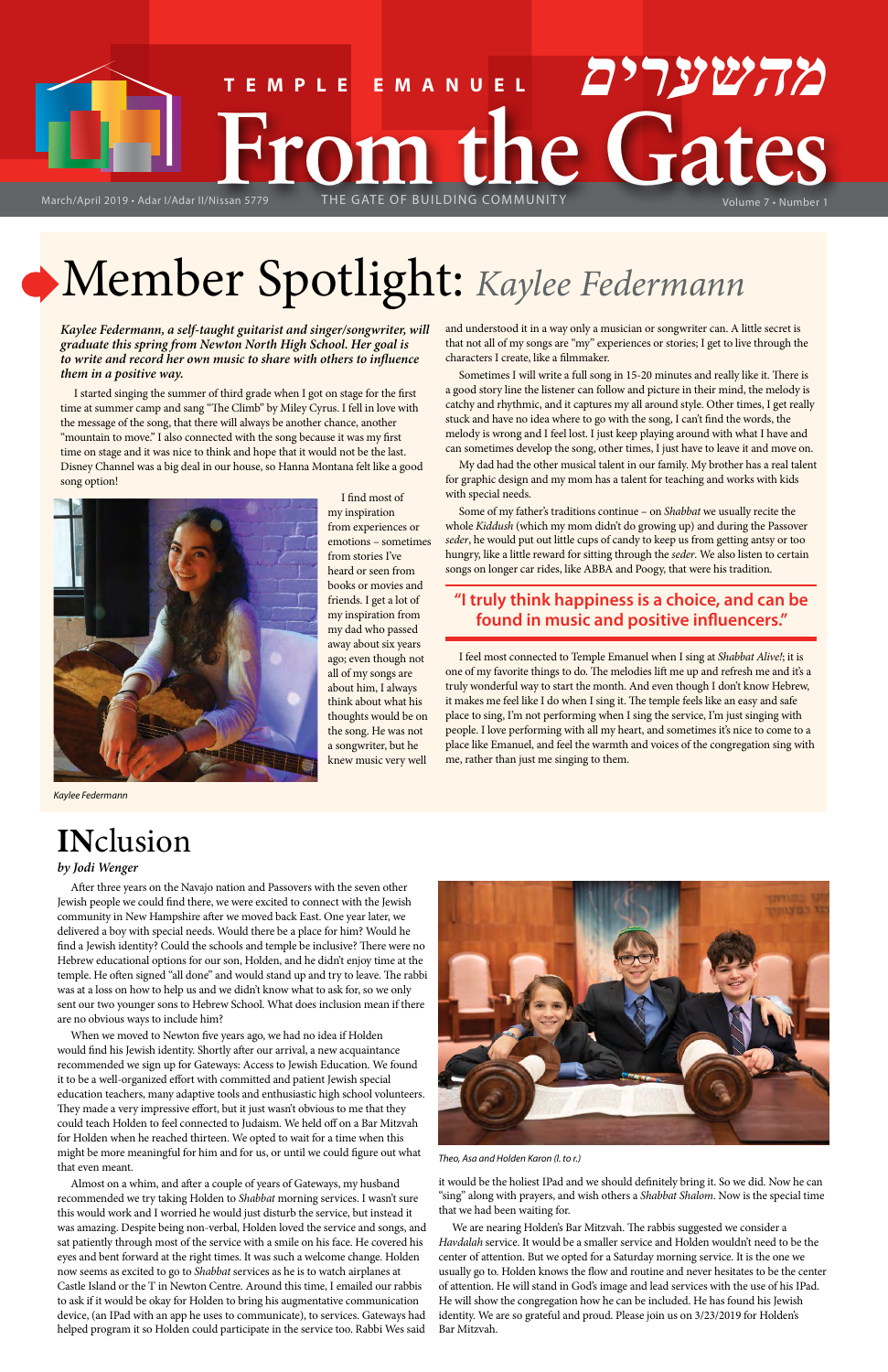**Community Prayer: March (Adar I/Adar II) April (Adar II/Nissan) 5779 – 2019**

**DAILY SERVICES**

Sundays at 8:00 am & 7:30 pm Monday through Thursday at 7:00 am & 7:30 pm Fridays at 7:00 am

#### **SHABBAT SERVICES**

Fridays at 6:30 pm Saturdays at 6:45 am & 9:30 am Childcare at 10:00 am

Rosh Chodesh Adar II – March 7th & 8th Erev Purim – March 20th • Purim – March 21st Sushan Purim – March 22nd • Erev Pesach – April 19th Pesach Day II – April 21st • Pesach Day VII – April 26th

Affiliated with the UNITED SYNAGOGUE OF CONSERVATIVE JUDAISM and SYNAGOGUE COUNCIL OF MASSACHUSETTS

#### **Contact Information**

| Religious School Office 617/558-8120 |  |
|--------------------------------------|--|
|                                      |  |

#### **www.templeemanuel.com**

**For the full March/April calendar, go to: CALENDAR.TEMPLEEMANUEL.COM**

# **From the Gates**

#### **CANDLE LIGHTING TIMES MINCHA TIMES**

### **SAVE THE DATE**

#### **BROTHERHOOD SHABBAT**

**Join us as Brotherhood leads a special Shabbat morning service on March 2, 2019!**

Our featured speaker will be **Irwin Harris**, President of the Tri-State Region of the Federation of Jewish Men's Clubs and Past President of the Tree of Life Men's Club in Pittsburgh, Pennsylvania. Irwin's topic will be: "Stronger than hate."

#### **5TH ANNUAL PASSOVER COMMUNITY SEDER Saturday, April 20, 2019 at 6:30 pm**

Join with your family and friends at the TE Community *Seder* with Rabbi Robinson and Cantor Rosemberg! For more information or to make reservations, contact 617-558-8100 or www.templeemanuel.com/ CommunityPassoverSeder.

#### **TORAH FUND BRUNCH Sunday, April 28, 2019**

Join us in honoring Sisterhood's 2018 Woman of Distinction **Joanne Levy.** Featured speaker: **Dr. Keren McGinity**, Director, Interfaith Families Jewish Engagement at Hebrew College and the Hadassah-Brandeis Institute



**Saturday, March 2** *Parshat Vayakhel Shabbat Shekalim Brotherhood Shabbat*

**Saturday, March 9** *Parshat Pekude* Bar Mitzvah: Matthew Krintzman, son of Julie and Josh Krintzman Bar Mitzvah: Nathan Dotan, son of Jaime and Udi Dotan

**Saturday, March 16** *Parshat Vayikra Shabbat Zachor* Bat Mitzvah: Jill Kramer, daughter of Marcy and Adam Kramer

**Saturday, March 23** *Parshat Tzav Musical Shabbat* Bar Mitzvah: Holden Karon, son of Jodi Wenger and Stuart Karon

**Saturday, March 30** *Parshat Shmini Shabbat Parah* Mincha Bat Mitzvah: Zoe

Finamore, daughter of Leslie Sax and Eric Finamore **Saturday, April 6** *Parshat Tazria Inclusion Shabbat Shabbat HaChodesh Rosh Chodesh Nisan*

**Saturday, April 13** *Parshat Metzora Shabbat HaGadol* Bar Mitzvah: Jake Kornmehl, son of Ellen and Ernest Kornmehl Bar Mitzvah: Shai Saarony, son of

Jaka and Gadi Saarony **Saturday, April 20**

*Pesach Day I*

**Saturday, April 27** *Pesach Day VIII Yizkor*

## **Project Manna–30 years of love, respect, song and celebration**

*by Ruth Tepper with Adele Fleet Bacow*

*"In a world that too often is focused on what divides us, for the past thirty years Project Manna has focused on what unites us. Cambridge and Newton, church and synagogue, black and white, city and suburb, all come together in love to serve the God we all share by feeding the hungry, seeing the unseen, radiating decency into the world."*

This quote by Rabbi Gardenswartz sums up the relationship that the Mass. Avenue Baptist Church, (MABC), and Temple Emanuel have shared. As we mark the 30th anniversary of the Project Manna concert let's take a look at how it all began.

The impetus for the Project Manna concert occurred in 1988 when Rabbi Chiel asked to meet with Audrey Kadis and Adele Fleet Bacow, the co-chairs of the Social Action Committee, (SAC). Rabbi Chiel was concerned about the plight of the homeless and hungry and thought that Temple Emanuel should be doing more to help. At the next SAC meeting Liz Posen, a member, responded that she had met Lieby Bouchard from First Church Cambridge who confirmed that there was a great need for helping the homeless in the Cambridge area. According to Deacon Brenda Brown, current pastor of MABC, "Thirty years ago, it was an epidemic!"

Audrey, Liz, Lieby and Adele met with Reverend Howard McLendon, then pastor of the church, who was quite appreciative and receptive to an offer of help. He mentioned their gospel choir and proposed a joint concert with TE as a fundraising opportunity. The idea was welcomed by Rabbi Chiel and Project Manna was created.

Everyone was quite amazed at what the church had already accomplished. Their total membership was about fifty families, and they were able to prepare and serve hot meals for the hungry twice a week, working from a very modest basement kitchen. People lined up outside the doors and were welcomed warmly with hot food and fellowship. They have since added a food pantry to serve more people.

The first joint concert of the TE choir, led by Cantor Charles Osborne, and MABC was memorable. Many members of their choir were dressed in traditional African clothing. Practically every seat was taken in the old sanctuary. Within minutes of the gospel choir's singing, the entire audience was standing up, clapping and swaying to the lively music. The energy didn't stop until the concert ended. Adele Fleet Bacow recalls that "one of my lasting memories was when Rabbi Chiel and Rev. McLendon surprised us at the end with a haunting duet of a Yiddish song."



SAC members did not envision this concert to be an annual event when it began. That first night they raised \$10,000! People asked when the next one would be held. For the tenth anniversary concert, the committee decided to make an extra push to help repair the modest kitchen. That year \$30,000 was raised to renovate and bring it up to code.

Thirty years later Project Manna is still going strong. The Boston Community Choir has become a valued partner and over the years many synagogue choirs and community choruses have added their voices. Some choirs hear about Project Manna and ask to join in this special concert!

Another meaningful aspect of Project Manna's history is that within two or three years, MABC decided to bestow an award to people who contributed to the success of the Project Manna hot meals program. The award known as the "Rabbi Chiel Hunger Relief Award" has honored both church members who volunteered regularly, many Project Manna chairs and others involved at MABC. Another great honor was when the church named their community hall Temple Emanuel 2.

The concert was organized by SAC for about twenty years with the musical production done with a great deal of love and effort by our cantors and choirs. In the past few years, the TE Music Committee has taken over most of the organizational pieces. Harriet Mazansky, a past chair, says our efforts are guided by the quote from Isaiah 58:7-8,10-11 *"Is it not to share your bread with the hungry, and bring the homeless poor into your house; when you see the naked to cover him, and not hide yourself from your own flesh?"*

Cantor Rosemberg is honored to be presenting this concert that "unites people with different backgrounds through music and a common cause. We do great music along with *gemilut chasadim* to make the world a better place."

In addition to the concert, Danny Mandeau of TE Brotherhood runs the Annual Turkey Drive which provides additional funds for the pantry and distributes turkeys. Ellen Kass and Barbara Goldman, current SAC chairs, organize the annual coat drive which provides warm clothing for participants of the soup kitchen and pantry and help recruit volunteers to serve Christmas dinner.

Adele Fleet Bacow adds, "We never expected that this partnership would continue for thirty years. I am most appreciative of the Temple community, our leadership, and the musical talent who continue to support a cause so important to so many. It is also a true testament to the power of commitment seeing how a small church can serve so many. They are a true inspiration."

**Please join us in song and celebration on Tuesday, April 2 at 7:00 pm.**

# **TE Adult/Community Learning Opportunities**

# **"IN BETWEEN" A ONE-MAN PLAY WITH IBRAHIM MIARI**

**Tuesday, March 5 at 7:00 pm followed by a talk back**

*80 minutes-no intermission. \$10/TE member, \$15/non-member. Register and pay online at templeemanuel.com/InBetween*

#### **KASHRUT INS & OUTS**

**Thursday, March 7 and Thursday, March 14 8:00 – 9:00 pm with Dan Nesson**



*No fee-RSVP to templeemanuel.com/Kashrut*

#### **ONEINFORTY SYMPOSIUM**

**UNDERSTANDING THE JEWISH-CANCER CONNECTION**

**Thursday, March 14 at 7:45 pm**

*Register at http://oneinforty.org/events*



#### **AN EVENING WITH THE MOSS HAGGADAH**

**Tuesday, April 16, 2019 from 7:45 pm – 9:15 pm** *with TE members Ruth and Jon Tepper. RSVP to templeemanuel.com/mosshaggadah.*

*United in song and hope*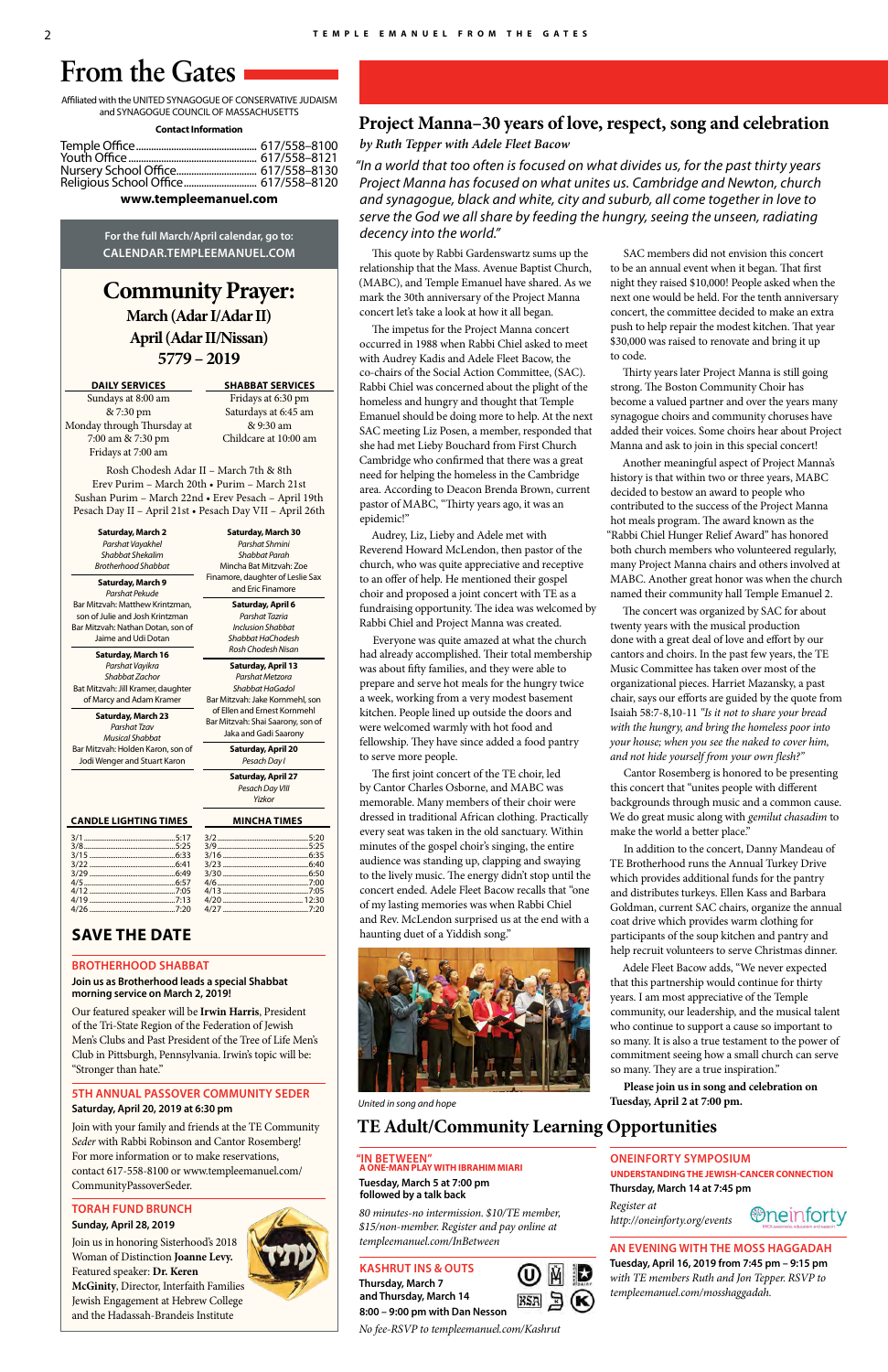**ENGAGEMENT** Rav Hazzan Aliza Berger and Solomon Rosenberg announce their engagement

# Members' Milestones and Donations

#### **MEMBERS' MILESTONES**

Jill and David Grossman Muriel and Mo Finegold **50 YEARS**

#### **SPECIAL ANNIVERSARIES 55 YEARS**

Ruth and Arvin Grabel **45 YEARS** Roberta and Bill Greenberg Nancy and Robert Rubin

#### **40 YEARS**

Robin and Nate Birnbaum

#### **35 YEARS**

Maureen and Greg Shaw Sara and Phil Stone Debbie and Todd Krasnow Deborah Teman and Larry Kulla

#### **30 YEARS**

Frances Keech and Jeffrey Orlin Karen and Michael Chinitz

#### **25 YEARS**

Stacie and Willie Baker Joan and Isaac Sadovnik

#### **20 YEARS**

Dalia Yasharpour and Michael Cantor

Eleanor Menzin and David Hepner

#### **15 YEARS**

Shara and Russell Oken

#### **10 YEARS**

Amanda Teo and Stephen Gordon

loss of her belove husband, Bernard Cole

#### **DONATIONS**

*Temple Emanuel gratefully acknowledges the generous donations to our synagogue funds. To learn more about the variety of funds and ways of supporting the synagogue's ongoing efforts, please call the office @ (617) 558-8100.*

٣ **Our**  上 **Congregation has sustained the loss of our members** ROBERT BERK ROSE HURWITZ CAROLYN LEVENS BLANCHE SCHWARTZ BERNARD "BERNIE" COLE HARRIET BELL *May their memory always be for a*  币 ᆎ *blessing***.**

**CONDOLENCES TO:** Lew Sassoon on the death of his beloved

**Joan Beer** in memory of Benjamin Fleischauer; **Randy Glassman** in memory of Minnie Glassman; **Prof. Edward Roberts** in memory of Nathan Roberts; **Priscilla Stein** in memory of Victor Wagner; **Judith M. Cadel** in memory of Arthur L. Cadel; **Harry Eisenbaum** in memory of Benno<br>Eisenbaum; **Hal Katzman**<br>in memory of Joyce Willner; Stuart Cole on the loss of his beloved father, Bernard Cole

Rabbi Jeffrey Foust on the loss of his beloved mother, Madeline Foust

Russ Forman on the loss of his beloved father, Earl Forman

Barry Bergman on the loss of his beloved mother, Charlotte Bergman Mitchell Wand on the loss of his beloved father, Stanley Wand

Albert Trigger **Adult Education Fund Maida K. Rubin** in memory of Irving Rubin; **Ellen S. Fredberg** in memory of Harry Orkin **Anita and David** 

**Granoff Fund to Encourage Teen Torah Readers Dr. Bruce Donoff** in memory of Lena Donoff

**Roslyn Heafitz** in memory of Rose Hurwitz; **Louise and Michael Grossman** in memory of Louis Grossman; **Arthur Sober** in

**Adelson Preschool Gift Fund Laurie Gervis** in memory of **Berkson Garden Fund Irving Backman** in memory of Saul Backman

#### **Bereavement Support Fund**

**Barouh and Channah Berkovits Daily Minyan Fund** Arnold Haden; **Josephine Schneider** in memor Janet Kaplan; **Hal Katzman**

> **Dropkin** in appreciation of the Stars of David group; **Lester Gore** in memory of Dr. Max Gore; **Joanne and Richard Kazarian** in memory of Elaine Smith

memory of William Sober; **Rena and Robert Fein** in honor of Dan Nesson; **Jane Garshick** in memory of H. Bernard Greenberg; **Carole and Henry Berman** in memory of Martin and Anna Alintuck; **Carl Katz** in memory of Max Katz; **Larry Heimlich** in memory of Evelyn Heimlich **Jill Suzanne Breslau** in **Edelstein Jewish** 

**Cantor's Music Fund Lesley and Bob Stacks** in memory of Libby "Petty" Metson, Jay Sasson and Ruthann Glotzer; **Ellen S. Rosenberg** in memory of Samuel Sherman; **Debbie and Gary Buchman** in memory of Morton Paige; **Anna Stern** in memory of Tibor Molnar; **Ivan Stern** in

**Marilynn and Dennis Buchenholz** in memory of Kurt Buchenholz; **Joseph Michelson** in memory of Ruthann Glotzer; **Joan Almaliah** in memory of Rose Hurwitz; **Carol Schauer** in honor of her birthday and in memory of Myra Diamond; **Bunny Shapero and Janet Shapero** in memory of Phillip D. Shapero; **Arnold Kagan** in memory of Barbara Kagan; **Alan Shuchat and Alix Ginsburg** in memory of Morris (Red) Shuchat; **Roberta Fox** in honor of her birthday; **Rhoda and Ronnie Sarver** in memory of Eva S.<br>Kaplan; **Lorel Zar-Kessler**<br>in memory of Naomi

**Gail and Bill Levine** in memory of Norma C. Munves; **Barbara Brown** in memory of Frank Sandler; **Cary Geller & Family** in memory of Jacob Geller **Sandy Ropper** in memory of Helen Weisberg **Levenson Music Fund Irene Bloomstone** in memory of Eve Trapunski **Linowes Alinsky Fund for Leadership Lynette Polatin** in memory of Inge Jonas Sklar

**Samuel Diengott Scholarship Fund Hal Katzman** in memory of Libby "Petty" Metson **Dorothy Gordon Memorial Fund**

memory of Wendy Breslau

**Continuity Fund Trudy and Barry Karger, Esther and Alan Greif** in honor of the birth of Andrew Maxwell Scott **Dr. Trudy Karger Family Education** 

**Fund**

**Dr. Terri Loewenthal** in memory of Sydney Loewenthal **Elizabeth and Simon Cohen Fund Saul B. Cohen** in memory of Maxine Cohen

memory of Gabriela Stern; **Ricole Sonnenberg and Susan Haden** in memory of memory of Morris Halperin **Israel and Camp Scholarship Fund Susan and Frederic Jacobs** in honor of the birth of grandson, Myles Jay; **Susan Kahn** in memory of Esther Becker; **Natalie Slater** in memory of Hannah Kolbin; **Michael Slater** in memory of Ann Slater and Hannah Kolbin; **Marcia and Alan Leifer** in memory of Dr. Morton Weinstein and Jay Sasson; **Arlene Fleischmann** in memory of Etta Suchman; **Marcia and** 

in memory of Adele Katzman; **Harvey Aaron** in memory of Jeffrey Aaron **Alan Leifer** in memory of Ruthann Glotzer

**Carole and Barrie Greiff Education Fund Miriam Halperin-Maya and Jakob Maya** in

> in memory of Alan<br>Ornsteen; **Steve Curbow**<br>in appreciation of Richard Leven; **Susan Haden and Ricki Sonnenberg** in memory of Arnold Haden; **Steven Bromberg** in memory of Adele Bromberg; **Seymour Salett** in memory of Jack Salett; **Ryna Greenbaum** in memory of Bernice Greenbaum Coleman; **Roz and Ed Kolodny** in memory of Rose Hurwitz; **Roberta Gross-Torres** in memory of Rebecca Rosenberg Wasserstrom;<br>**Robert W. Weinstein** in<br>memory of Joan Weinstein; **Renata Brailovsky** in memory of Alfred Schnitzer; **Phyllis and Richard Wilker** in memory of Lester Wilker; **Patricia Bresky** in memory of Harry Bresky; **Nancy**  memory of Dr. Stanley Geschwind; **Judy and**

#### **Nancy and Harold Parritz Israel Action Fund**

**Beverly Weinfeld** in honor of the special birthday of Roberta Jacobs

**Prayer Book Fund Rochelle Walensky and Family** in memory of Rose Hurwitz; **Barbara Kriensky** in memory of Joseph B. Jaffe

**Religious School Gift Fund**

**Marian Menkel** in memory of Kurt Menkel

### **Ritual Director's Fund**

**Nate Chaffin** in memory of Peggy Chaffin; **Nancy** 

brother, Jay Sasson Yaffa Willner on the death of her beloved mother, Joyce Chedva Willner Moselle Berkowitz on the death of her beloved mother,<br>Phyllis Arakie Miriam Rosenblatt on the death of her beloved sister, Elaine Smith Izi Bruker on the death of his belove mother, Sultana Suzet Bruker Debbie Sussman and Ruth Ehrlich on the death of their beloved mother, Rose **Hurwitz** Bobbie Cole on the Mollie Kummer; **Nancy Roberts** in memory of Harold Rosenthal; **Nancy Rubin** in memory of Edward Mael; **Miriam Blau**  in memory of Millie Blau; **Mindy Peckler** in memory of Perle Pollack; **Michele and Howard Greene** in memory of Ethyl Cohen; **Maxine Wolf, Mady and Bruce Donoff** in memory of Jay Sasson; **Marsha Kessler** in memory of Nelson Kessler; **Louise Grossman** in memory of Alma J. Goldman; **Leonard Aronson** in memory of William Aronson; **Lance A. Kawesch, Anne R. Exter** in honor of Irving<br>Exter; **Jonathan Bresman**<br>in honor of Rabbi Gardenswartz; **Jonathan Bell** in memory of Rose Hurwitz; J**inny Sagorin and Jeremy Schmahmann** in memory of Dr. Morton Weinstein; **Jerome Weinstein** in memory of Ruth Weinstein; **James Grandberg** in honor of the special birthday of Jim Schwartz; **Hinda Marcus** in memory of Irving Ludensky; **Hal Katzman** in memory of Marc Slotnick; **Dr. Gilbert Daniels, Carol Steinberg and Peter Yaffe** in memory of Libby "Petty" Metson; **Ernest Wantman** in memory of Netty Wantman; **Elaine Groipen** in memory of Sue Rodman; **Carol Henry** in memory of Frances Blacher and in honor of the special birthday of Roberta Jacobs; **Arthur Marcus** in memory of Samuel Marcus; **Abby Landzberg** in memory of Sol Landzberg; **Lewis and Josephine Schneider**

**Rosengard** in memory of David E. Rosengard; **Marcie Abramson and Jeffrey Hunt** in memory of Joyce Willner; **Dr. David Phillips** in memory of Deborah Phillips

**Rosamond and Harvey Grant Fund in memory of Michele Esta Grant-Epstein**

**Goldie Ungar** in memory of Melvin Becker and Joseph Becker; **Dr. Gilbert Daniels** in honor of the birth of Ryan Green and in honor

of the special birthday of Goldie Ungar; **Eric Ungar** in memory of Sabina Ungar; **Deborah and Robert Carpenter** in memory of Michele Grant Epstein; **David Zoll** in memory of Shirley Zoll; **Anna Stern** in memory of Luiza Molnar and Klara Devenyi **Rabbi Samuel Chiel Kallah Fund**

**Carol and Zick Rubin** in honor of Janet Chiel **Rosenblatt Stars of David Fund Trudy and Barry Karger** in honor of the birth of Grayson Robert Mackey; **Sheryl and Steven** 

**Smith Holocaust Education Fund Joseph Grabowski** in memory of Golda Grabowski

#### **Syrille Rosman Art Fund**

**Marlene Katz** in memory of Aaron Burrows; **Syrille and Paul Rosman** in honor of Larry Bacow

#### **Temple Daily Minyan Fund Lynne E. Heller, Susan**

**Vishner, Joan Almaliah, Bunny Shapero and Janet Shapero, Ross Silverstein, Esther Schleifer** in appreciation of the Minyan; **Ronald Casty** in memory of Ronni J. Casty and Mila A. Vignati; **Roberta and Ken Jacobs** in memory of Bernard Ravreby; **Roberta Hoffman** in memory of Fanny Freadman; **Rita and Herb Gann** in memory of Rose Levenson, Joe Yanes, Morris Perkins, Michael Kaplan,<br>Esther Kaplan and Rose<br>Hurwitz; **Phyllis Gordon** in memory of Myer Owen;

D'OIO DA C **SAMEACH PURIM** 

Zimbalist; **Lisa Litant** in honor of the special anniversary of Marcie Abramson and Jeffrey Hunt; **James Schwartz** in memory of Stanley and Miriam Schwartz; **Dr. David Golden** in memory of Seymour Z. Golden

#### **Temple Emanuel General Fund Eileen and Ralph Edelstein**

**Kummer** in memory of

in memory of Ruthann Glotzer; **Martin Frant** in

**Richard Lappin** in memory of Marc Slotnick

# **Rosh Hodesh**

*Rosh Hodesh* groups "provide an evolved and respectful Jewish setting in which girls can thoughtfully discuss the various aspects of their adolescent worlds." *– Stacie Baker, Rosh Hodesh group facilitator*

*Rosh Hodesh* usually refers to the beginning of a new month, but at Temple Emanuel, it means so much more. A program

created by Moving Traditions that began at TE in 2011, *Rosh Hodesh* groups offer our teenage girls a supportive space to congregate, confide, listen, problem solve and socialize with their peers. Created for students in middle school through high school, TE currently has groups for 8th, 9th and 10-12th graders. The girls begin meeting in 8th grade and stay together through high school graduation.

The groups meet once a month for two hours, and while the content of each meeting varies, it can be loosely connected to a Jewish holiday or focus on a current event or relevant adolescent topic. The meetings do not follow a Hebrew School format, but rather they allow a space for the girls to use Jewish teaching and practices to think about their lives and make empowering choices for themselves. It is a consistent opportunity for young women to explore topics that are important to them and speak candidly about their lives, social issues, stresses, etc. Cellphones are discouraged and snacks and projects are provided.

*"It is hard to explain what is so special about the girls in my Rosh Hodesh group but I think it is telling that even though we are scattered in so many places, I still think of us as a strong community. The key to this is Stacie (even though she refuses to admit it) and her commitment to a joyous, supportive, and food filled environment every week that made us all want to come back. Our meetings were always filled with laughter enlivened by the quilt decorated with inside jokes that we copied faithfully every year, adding new ones as time went on. I am so grateful for the deep friendships this program has given me." – Katy Ronkin, Rosh Hodesh graduate*

The *Rosh Hodesh* program and its curriculum were launched in 2002 by Moving Traditions, a national organization that "emboldens teens by fostering self-discovery, challenging sexism, and inspiring a commitment to Jewish life and learning." Post bat mitzvah, many girls leave their temple communities, and research has shown that female self esteem declines with the onset of adolescence. *Rosh Hodesh* groups provide a way to keep teen girls connected with Judaism while also offering them creative ways to deal with universal adolescent stressors.

Developed with the help of educators, rabbis, social workers and psychologists, the *Rosh Hodesh* program uses Jewish teachings and traditions to provide support for adolescent girls, and a safe space to explore their questions. Moving Traditions has a parallel program for boys offered by TE called Shevat. For transgender, nonbinary, gender fluid and questioning teens, Moving Traditions offers *Tzelem*, an online monthly gathering, guided by a Jewish transgender adult facilitator. In addition to creating and updating the *Rosh Hodesh*, *Shevet*, and *Tzelem* curricula, Moving Traditions trains the adults who facilitate the groups.

For more information about *Rosh Hodesh*, contact Terri Swartz Russell at tswartzrussell@templeemanuel.com. For more information about Moving Traditions, contact Boston Regional Director Laura Hyman at lhyman@movingtraditions.org.



*A Rosh Hodesh group with their homemade* 

# *Hanukkah lanterns* **Purim Trivia Quiz!**

#### *by David Rozenson*

The great Talmudic sage Rava said: It is the duty of a man to mellow himself with wine on Purim until he cannot tell the difference between 'cursed be Haman' and 'blessed be Mordecai'. So while you're still sober (or if you prefer grape juice) you can test how well you know *Megillat* Esther by taking the following quiz:

- 1) How many times is the word 'banquet' (*mishteh*) used in the *Megillah*?
- 2) Ahasuerus' adviser tells him that he must punish Vashti. What reason does he give?
- 3) Name the two court officials who conspire to assassinate Ahasuerus.
- 4) How is Esther related to Mordecai?
- 5) What reason does Haman give to Ahasuerus for destroying the Jews?
- 6) In addition to feasting and merrymaking, how else are we told to observe Purim?
- 7) To whom does Esther rely on for advice on what to bring with her for her presentation to the King?
- 8) Who suggests to Haman that he have Mordecai killed on a gallows 50 cubits high?
- 9) Why is Esther afraid to appear before Ahasuerus?
- 10) Why is Purim celebrated for two days in walled cities?

BONUS question: Esther is also known as Hadassah. What reason do the Sages give for the name? (Hint: think Succot.)

*All of the answers (except the Bonus question) are right in the Megillah and are provided on the last page of this issue. If you get 8-10 right, you're a Purim Scholar! If you got 4-7 right, you are a Purim Dilettante. Less than 4: "Tze ulemad!" (Go and study!)* 

Finally, Here's a rabbinic tale to remind you to enjoy the holiday responsibly: Rabbah and R. Zera joined together in a Purim feast. They became mellow, and Rabbah arose and cut R. Zera's throat. On the next day he prayed on his behalf and revived him. Next year Rabbah said, "Will your Honor come and we will have the Purim feast together?" R. Zera replied: "A miracle does not take place on every occasion."